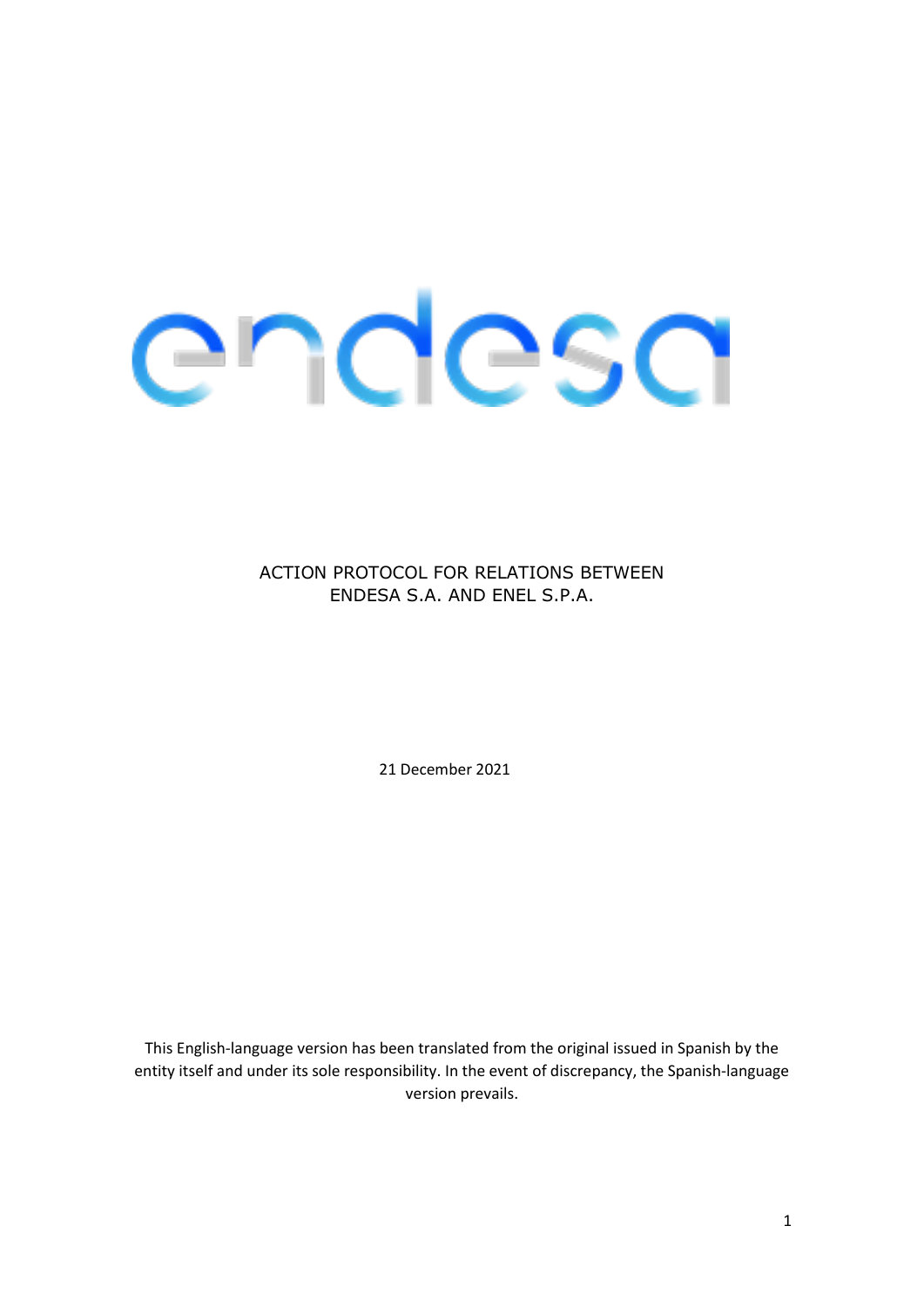#### **Contents**

- **I. Introduction**
- **II. Approval and Amendment**
- **III. ENDESA's Areas of Activity**
- **IV. ENEL's Areas of Activity**
- **V. Relations Between ENDESA and ENEL**
- **VI. Related-Party Transactions**
	- **A) General system applicable to related-party transactions between ENDESA Group and ENEL Group**
	- **B) Specific system for Technical Service and Management Support Agreements between ENEL Group and ENDESA Group**
	- **C) Specific system for Related-Party Financial Transactions with ENEL Group**
	- **D) Other Related-Party Transactions between ENDESA Group and ENEL Group**
	- **E) ENDESA's regulatory framework for related-party transactions**
- **VII. Conflicts of interest between ENDESA Group and ENEL Group**
- **VIII. Information Reporting**
	- **IX. Statutory Auditor**
	- **X. Protocol Term**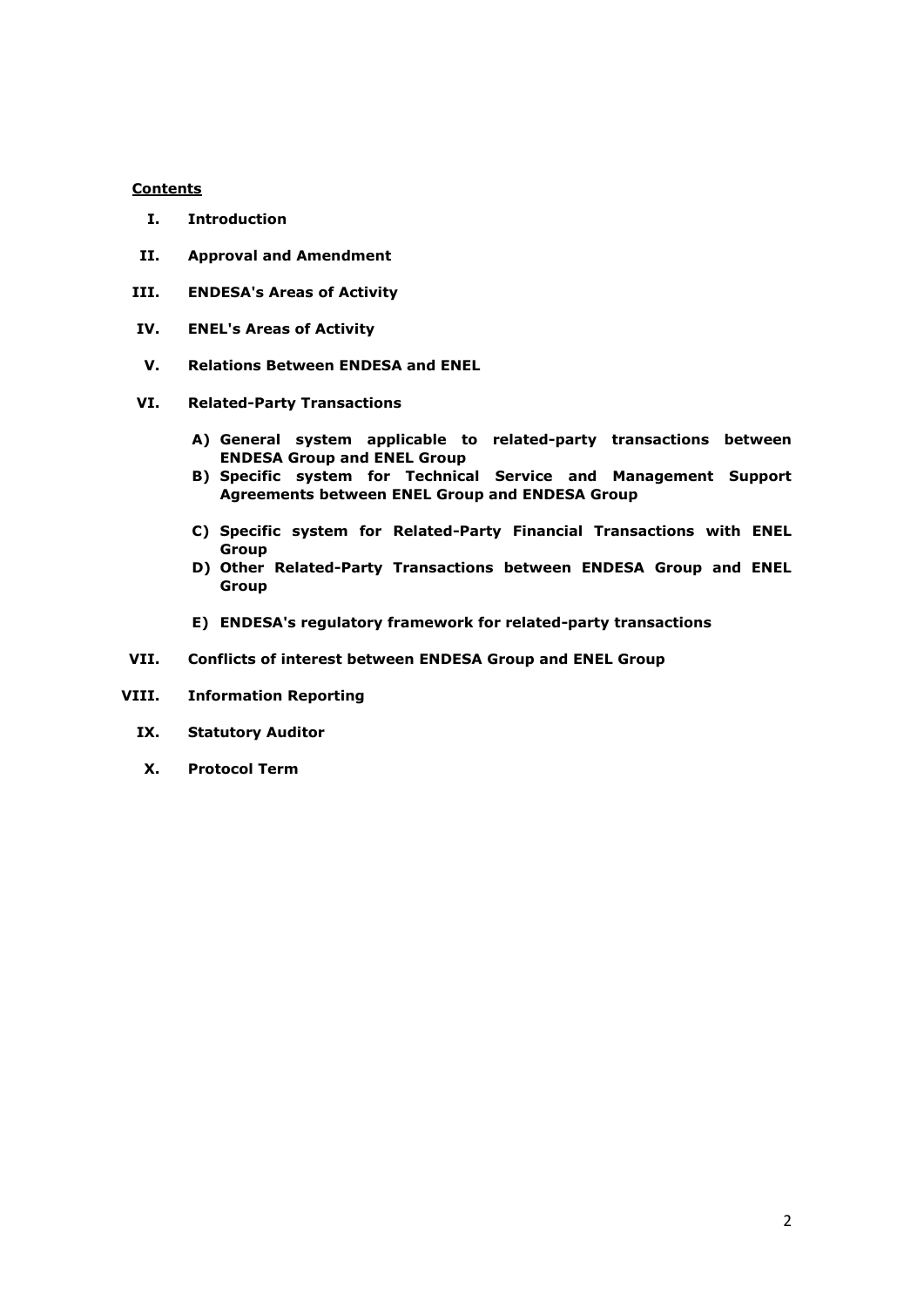# **I. Introduction**

Corporate groups are characterized by their natural strategy of maximizing group interests by taking advantage of synergies and coordinated actions that must necessarily consider the interest of each individual company within the group. At times, the group objectives and the objectives of the companies within the group may not be fully aligned, giving rise to a potential conflict. This is of particular relevance in the case of intra-group, related-party transactions between companies within the same group that carry out related activities.

For this reason, the Spanish Corporate Governance Code for Listed Companies notes that any listed company controlled by another entity, whether listed or unlisted, should publicly and clearly report information on the respective areas of activity of the different companies, establish a protocol for approval of their mutual business and, in general, develop a suitable framework of rules to address any potential conflicts.

ENDESA, S.A. ("**ENDESA**"), a Spanish listed company, is indirectly held by the Italian listed company ENEL, S.p.A. ("**ENEL**"), which owns a majority interest in the share capital of ENDESA, through its subsidiary ENEL Iberia, S.R.L., thus making ENEL, S.p.A. its controlling shareholder.

In accordance with Recommendation 2 of the Spanish Corporate Governance Code for Listed Companies, ENDESA has drafted and published this "Action Protocol for Relations between ENDESA and ENEL" to disclose the procedures and practices followed to safeguard ENDESA's corporate interests and to resolve any conflicts of interest that may arise out of ENDESA's relationships with other companies controlled, directly or indirectly, by ENDESA or ENEL, and with the companies controlled, directly or indirectly, by ENEL, excluding the ENDESA Group.

For the purposes of the internal regulations for related-party transactions, "Endesa Group" refers to Endesa S.A. and its subsidiaries with regard to the provisions of Article 42 of the Code of Commerce. Nevertheless, the Endesa Group is an integral part of the Enel Group of companies.

# **II. Approval and Amendment**

The Board of Directors of ENDESA is responsible for approving this Protocol, which may be amended at any time. The Audit and Compliance Committee and the Sustainability and Corporate Governance Committee may propose such amendments as deemed appropriate to the Board.

# **III. ENDESA's Areas of Activity**

ENDESA was established on 18 November 1944. It is a Spanish Company whose shares have been officially listed on the Spanish Stock Exchanges since 8 September 1958.

ENDESA is a Holding Company and is the only listed company of the Endesa Group.

# **i ENDESA's Main Activities:**

ENDESA and its Subsidiaries carry out their activities in the electricity and gas business, primarily in the Spanish and Portuguese markets.

The organization is set up through the creation of business lines and Subsidiaries representing the main areas of activity providing services to third parties, and which cover the following divisions: electricity generation, marketing of gas and electricity, provision of energy services and related activities, infrastructure and electricity networks, and energy management and logistics.

Likewise, to a lesser extent, it sells electricity and gas in other European markets, as well as other products and services related to its core business, in particular, in Germany, France and the Netherlands.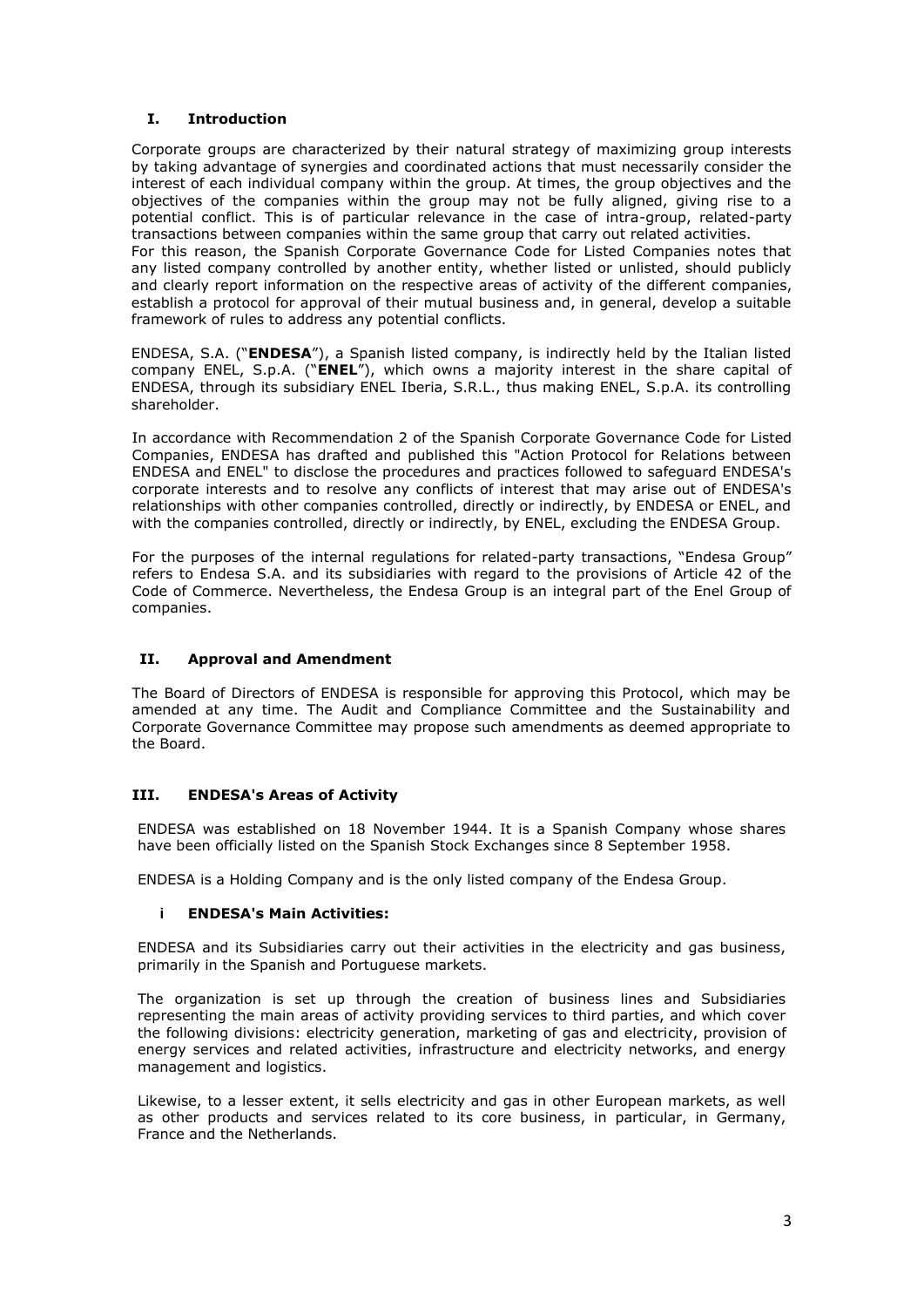## **ii Main Markets:**

#### - Spanish Market

Electricity Generation: ENDESA engages in electricity generation, both thermal, in its different forms, and renewable, and in both the Mainland system and in Non-Mainland Territories, including the island territories of the Balearic and Canary Islands and the autonomous cities of Ceuta and Melilla.

The mainland generation activity is a liberalized activity, although generation from renewable energies may be subject to a specific compensation. On the other hand, generation in Non-Mainland Territories is subject to unique treatment, taking into account the geographical particularities thereof. It is subject to regulated compensation and to significant limitations on increases in this activity, imposed by law on ENDESA.

Marketing of Electricity and Gas: The marketing activity consists of the sale of energy in the market. Marketing is a liberalized activity. It has two strands:

- Marketing to customers in general, which is carried out at prices subject to general market rules, within the limits established by regulations governing competition and consumer protection.
- Marketing to eligible consumers -whether because they meet the relevant requirements or are classified as vulnerable- at administratively fixed prices, as an activity restricted to organizations classified as Reference Vendors (of the eight ENDESA companies in Spain, only two companies -one in Ceuta- have such classification).

Infrastructure and Networks: Includes electricity distribution and related activities.

The purpose of the electricity distribution activity is to get electricity from the transmission grid (essentially classified as such according to their voltage level) or generation plants to the consumption points. Distribution is a regulated activity and, as such, it must be the exclusive corporate purpose of any company engaged therein.

Distribution-related services include those services that are inseparable from distribution, and not strictly limited to energy transport (i.e., construction of connection facilities or power supplies, lease and reading of meters, telecommunications networks for own use within power lines), as well as those activities not forming an integral part of electricity distribution and which are consequently provided by another company, e.g. the construction or maintenance of public or private network infrastructure for third parties.

Marketing of services related to energy, electrification, its efficiency and decarbonization: Offering third parties open and flexible solutions capable of connecting individuals, urban ecosystems, industrial zones and transport. These services include offering third parties distribution systems and batteries for energy storage; intelligent lighting solutions and low consumption LEDs; electric mobility and fast charging services; instruments for intelligent energy management and installations in homes, buildings and cities; and software that controls energy exchange in distributed self-generation systems, among others.

Logistics and Energy Management: This includes the activity carried out in the electricity and commodities supply markets as well as their transport facilities and port infrastructures associated to company assets at source. This includes acquisition, transport and trading in different electricity and fuel markets, such as coal, gas, oil derivatives, or emission rights in organized and OTC markets, including any financial instruments that may be convenient for such purpose.

Portuguese Market

Electricity Generation: Electricity generation in Portugal is carried out in a competitive environment. This activity is integrated in the Iberian Electricity Market (MIBEL), together with Spain, for calculating spot and future prices.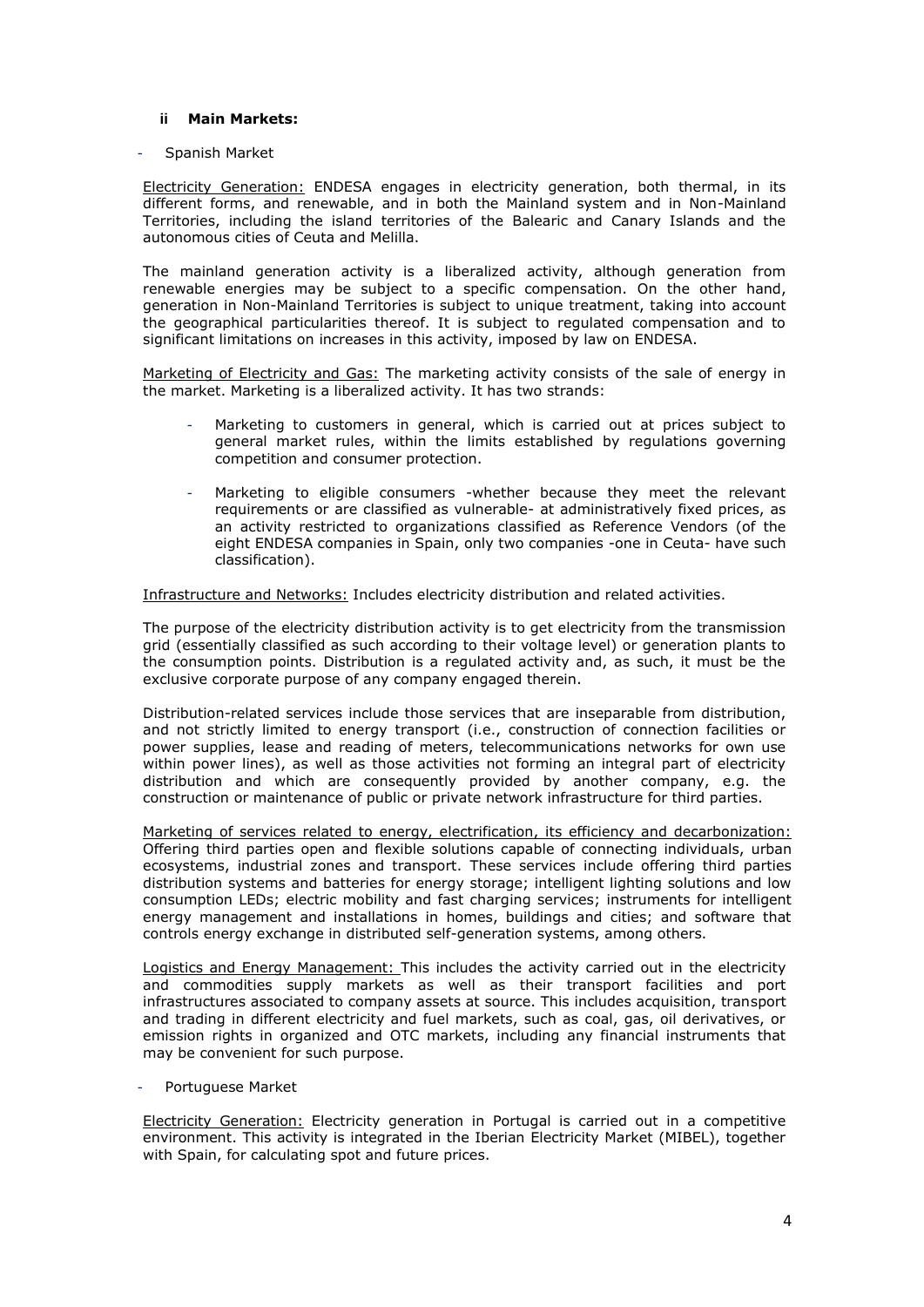Marketing of Electricity, Gas and Other Products and Services: This activity is mostly liberalized in Portugal, although a universal regulated service exists for legally eligible customers.

## **iii Organizational Structure:**

ENDESA's activity is structured by Business Lines to ensure ENDESA can act with agility in the relevant markets and adapt to the needs of its customers in the territories and businesses in which it operates.

In order to organize its Business Lines, ENDESA operates primarily through the following Subsidiaries:

- **Energy Generation and Management:** ENDESA Generación, S.A.U. and subsidiary companies (especially ENEL Green Power España, S.L., Gas y Electricidad Generación, S.A.U., and Unión Eléctrica de Canarias Generación, S.A.U.)
- **Infrastructure and Networks:** ENDESA Red, S.A.U. and subsidiary companies (especially EDistribución Redes Digitales, S.L.U. and other minor distributors, and ENDESA Ingeniería, S.A.U.)
- **Marketing of Energy:** ENDESA Energía, S.A.U. and subsidiary companies (especially Energía XXI, S.L.U.)
- **Marketing of Value-Added Energy Products and Services:** ENDESA X Servicios, S.L.U.

#### **IV. ENEL's Areas of Activity**

ENEL is an Italian company that was established in 1962 and has been listed on the Italian Stock Exchange since 1999.

ENEL controls a total of 14 companies, listed on the Stock Exchanges of Argentina, Brazil, Chile, Spain, the United States, Peru and Russia.

#### **i ENEL's Main Activities**

ENEL is the world's largest private electricity distribution company and the global leading private operator in renewable energies.

The organization is set up through the creation of business lines and subsidiaries representing the main areas of activity providing services to third parties, and which cover the following divisions: electricity generation, marketing of gas and electricity, provision of energy services and related activities, infrastructure and electricity networks, and energy management and logistics.

The global business lines are responsible for optimizing asset performance and return on invested capital in the different regions in which the Group operates; business lines are also tasked with improving the efficiency of the processes they manage and sharing best practices around the world.

#### **ii Main Markets and Organizational Structure**

The ENEL Group has operations in 47 countries across various continents and has more than 1,000 Subsidiaries. Its global reach extends from Europe to Latin America, North America, Africa, Asia and Oceania.

ENEL's business model establishes duties for all the main organizational units. Each country operates in the territory within its purview following a matrix approach with respect to the broader and global business lines, managing activities such as relations with the territory, regulation, the relevant retail market and local communication.

The mission of each business line can be summarized as follows: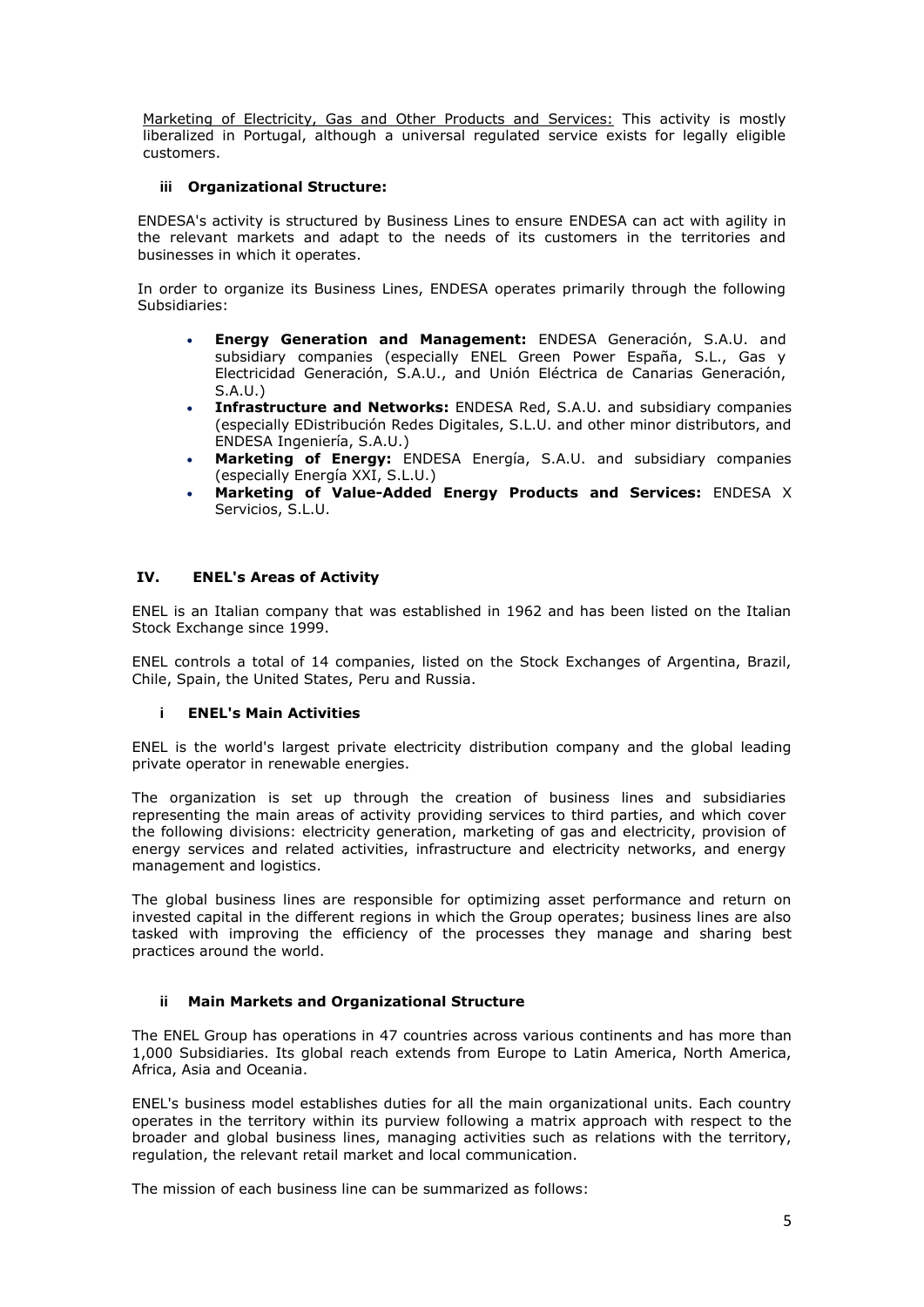- **Global Power and Thermal Generation:** this business line is used by the Group to accelerate energy transition by increasing investments in new renewable energy capacity. This includes managing the decarbonization process, always with the aim of contributing to adequate safety levels and the suitability of electrical systems.
- **Global Infrastructure and Networks:** through the development and management of infrastructures that allow for energy transition, the Group ensures a reliable energy supply and quality service to communities through resilient and flexible networks, committing to efficiency, technology and digital innovation, and ensuring sufficient return on investments and cash generation.
- **Enel X Global Retail:** through sales to end customers, the Group interacts locally with millions of families, industries and companies. Thanks to technological advantages, it has been determined that a platform model drives improvement in customer satisfaction and experience and gradually increases efficiency levels. The business units optimize the energy supply to their customer base and maximize value generated by the portfolio, also managing long-term relationships with customers.
- **Global Energy and Commodity Management:** that operates in the wholesale market for electricity, gas and other commodities.
- **Global e-Mobility**: a new business line created to responder by means of a greater focus of its activities on the global expansion of the electric mobility market, the corresponding re-charging solutions and those relating to the supply of zero-emission vehicles.

# **V. Relations Between ENDESA and ENEL**

- **i** The ENDESA Group's inclusion in the ENEL Group gives rise to, *inter alia*, the generation of synergies, coordination of best practices and application of economies of scale, which primarily affect:
	- the purchase of goods and services;
	- corporate services;
	- Information Systems and Telecommunications technologies; and
	- electricity generation, distribution and marketing activities, including primarily research, development, engineering and execution activities, commissioning and operation and maintenance of facilities, as well as energy management, and acquisition and sale of commodities in global markets.
- **ii** The most relevant transactions between ENDESA and its Subsidiaries and ENEL and its Subsidiaries primarily include:

#### - **Trading Transactions:**

ENDESA provides integrated management of the marketing and generation businesses, covering long and short positions in electricity and commodity sales, with the dual objective of maximizing margins and managing risks through suitable hedges. In carrying out the first, ENDESA participates in physical and financial wholesale markets to ensure competitive fuel and CO2 costs for operating generation plants in wholesale markets. As regards the second, ENDESA contracts brokerage transactions and hedging instruments with a view to reducing risk arising from price changes of certain critical products for the company's business, including electricity, gas, coal, Brent and carbon dioxide emission allowances.

ENDESA manages a portfolio of framework agreements with different counterparties in order to formalize commodity supply agreements and financial hedging agreements for the price thereof. To optimize this operating system it is now possible for Enel to act in the market by undertaking trading transactions in the name of and on behalf of Endesa, and following their operational instructions, based on a representative mandate, without prejudice to Endesa also being able to purchase the corresponding transactions directly from Enel at market prices.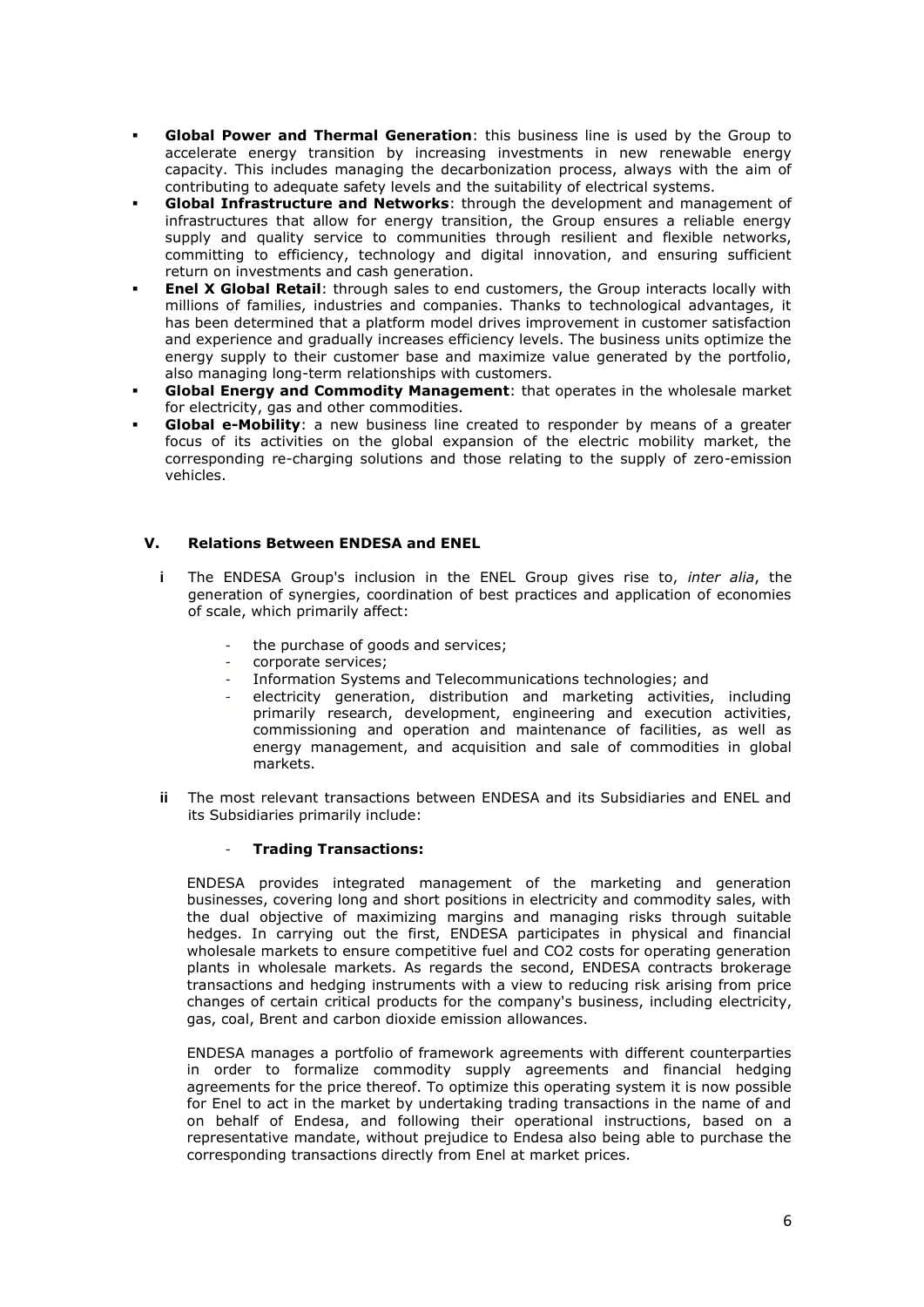It has specifically been established that Enel may act in the name of and on behalf of Endesa and its subsidiaries in purchase/sale and trading transactions, both physical and financial, in the electricity, gas and CO2 markets and for any other raw materials, as well as providing services for Endesa and its subsidiaries in trading, financial and energy transactions. The formula for establishing the price (including basic costs, applied margin and distribution key) for the mandate together with the remaining contractual terms and conditions is in accordance with the provisions in the regulations governing transfer prices.

The above is understood not to be in prejudice of the possibility of operating through other suitable mechanisms, such as a mandate without representation or bilateral contracts, always within the applicable limits and with the same controls referred to above.

#### - **Transactions relating to business support services (provision of various intra-group services)**:

The ENEL Group and the ENDESA Group mutually provide technical and corporate services to each other. Through the provision of these services, the Group seeks to optimize resources by centralizing functions, thus attaining a more functional and efficient cost structure. Corporate services include all activities providing centralized support for the management of the different business units and entities of the ENDESA Group.

The different services include those provided by ENEL and some of its Italian Subsidiaries to ENDESA and its Subsidiaries by virtue of technical and management support service agreements, as well as insurance mandates with ENEL so that it can negotiate and contract in its own name and on behalf of ENDESA insurance policies for ENDESA and its subsidiaries.

#### - **Intra-Group Financing Transactions**.

All activities aimed at structurally financing and making liquidity unconditionally available from the ENEL Group to the different business units and entities of the ENDESA Group are considered intra-group financing transactions and services.

All these transactions between ENDESA Group and ENEL Group are carried out in accordance with the usual terms and conditions for these types of transactions in the market, generally offering comparable terms to transactions with third parties, and verified by independent experts.

# **VI. Related-Party Transactions**

#### **A) General system applicable to related-party transactions between ENDESA Group and ENEL Group**

Related-party transaction are understood to be all those undertaken by companies in the ENEL Group with companies in the Endesa Group, which may generate a conflict of interests, regardless of whether there may be some form of remuneration, always in accordance with current applicable legislation.

- i Approval of related-party transactions with the Enel Group by the Board of Directors or by the General Shareholders' Meeting should be subject to a prior report by the Audit and Compliance Committee which should evaluate whether the transactions are fair and reasonable from the point of view of Endesa and the shareholders other than those of Enel. Proprietary Directors designated by or associated with Enel may not participate in the preparation of the Report.
- ii The approval of related-party transactions with the Enel Group by the Board of Directors of Endesa will be undertaken with the participation in the debate and the vote on the agreement of Proprietary Directors representing Enel.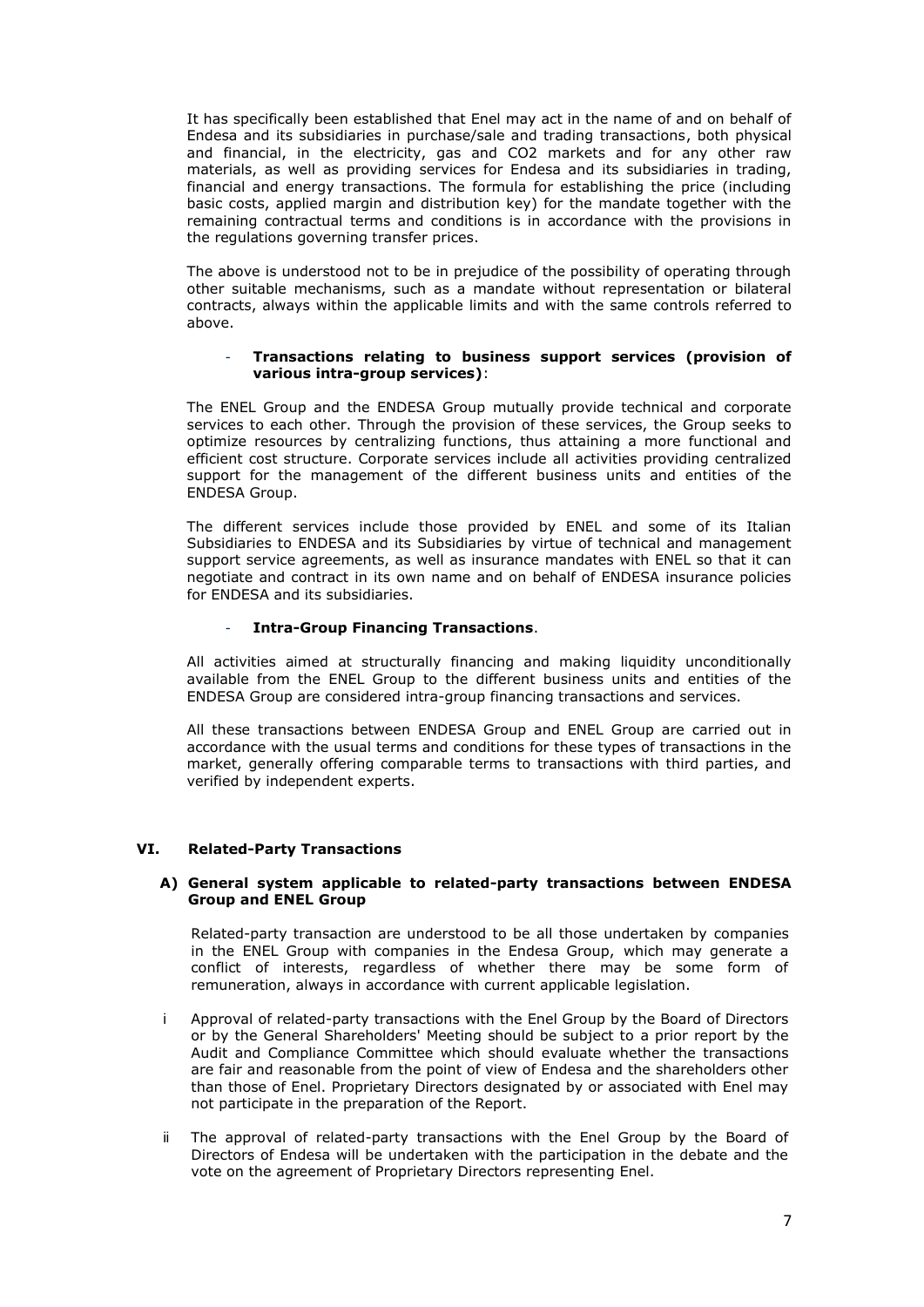- iii The approval of related-party transactions with the Enel Group by the General Shareholders' Meeting may be undertaken with the participation in the debate and the voting of Enel shareholders, providing the agreement has been approved by the Board of Directors without the unfavourable vote of the majority of Independent **Directors**
- iv Endesa should publicly announce, both on the company's website and on the website of the Spanish Securities Market Commission, the related-party transactions undertaken by Endesa or or companies in its Group when the total amount of the transactions is equal to or exceeds 5 per cent of the total asset items or 2.5 per cent of the annual turnover in the last consolidated financial statements approved by Endesa's General Shareholders' Meeting.
- v All related-party transactions between Companies in the ENDESA Group and Companies in the ENEL Group should be contractually formalized in writing and be duly registered in the Company's Registry of Related-Party Transaction created for this purpose.
- vi Any modification to the object or price of a related-party transaction with the ENEL Group previously approved by the Board of Directors or the General Shareholders' Meeting of Endesa, modification of its duration or any of the other essential conditions will require approval again by the Board of Directors or the General Shareholders' Meeting, unless the change in the related-party transaction had already been taken into account at the time of its initial approval.
- vii ENDESA's General Audit Department should verify annually that all related-party transactions with the ENEL Group have had prior authorization by the Board of Directors or the General Shareholders' Meeting of Endesa, and that the authorized transactions have been completed precisely under the authorized terms and conditions.
- viii The Audit and Compliance Committee will prepare and publish an annual report describing the authorized transaction for the purpose of the General Shareholders' Meeting of Endesa.

#### **B) Specific system for Technical Service and Management Support Agreements between ENEL Group and ENDESA**

ENEL Group provides technical and corporate services to ENDESA Group to optimize resources by centralizing functions, thus attaining a more functional and efficient cost structure. Likewise, ENDESA Group also provides technical services to ENEL Group, albeit to a lesser extent.

These agreements constitute related-party transactions which, in addition to the above requirements, are subject to specific rules.

- i The Technical Service and Management Support agreements must individually identify each of the services to be provided, their price and the deliverables evidencing the existence of such services.
- ii The pricing methodology established in the agreements must be applied in accordance with the relevant tax regulations.
- iii ENDESA, within its regulatory framework, has developed Operating Instructions that can be used to monitor compliance with the agreements. In this regard, each ENDESA Unit receiving the Services must consider the need for the services offered and carry out an ongoing assessment of the services actually received and their supporting documentation, which must be archived.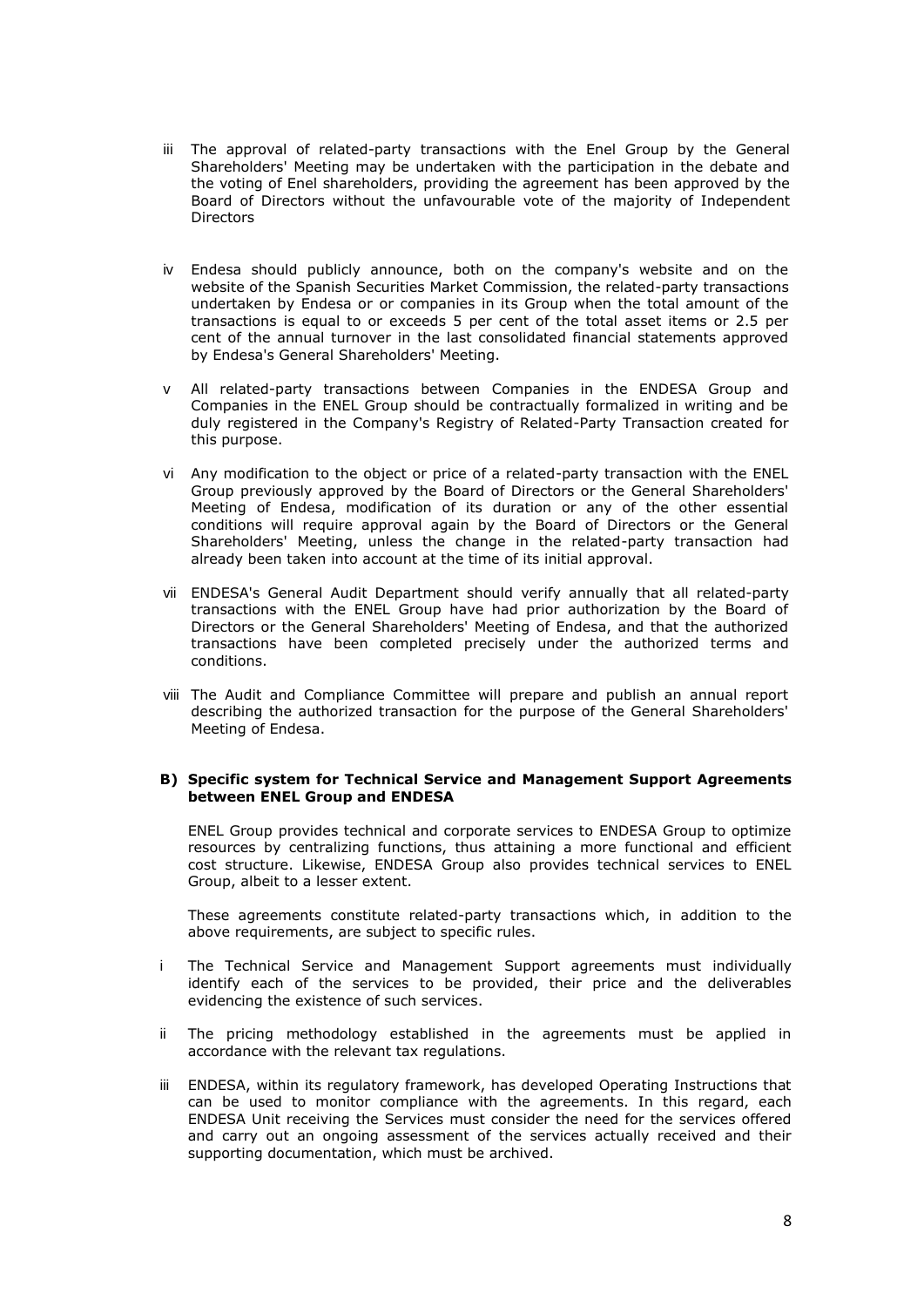- iv The Directorate General of Auditing shall regularly review compliance with the aforementioned Operating Instructions by each of the ENDESA units receiving the services, verifying the following aspects based on the available documentation:
	- That each recipient unit has engaged in an ongoing assessment of the services actually received and that it has been regularly validated by the head of the relevant unit.
	- That sufficient and traceable documentation is available on the actual provision of the services and that it is in line with the deliverables described in the agreements.
- v An independent expert shall assess the potential benefit and/or utility of the proposed services.
- vi Before proceeding to payment of the agreement, which must be approved by ENDESA's Audit and Compliance Committee, an independent expert shall issue an opinion on the following items:
	- The reality of the Services provided, verifying that the documentation made available to ENDESA matches what was agreed in the agreement and sufficiently evidences that the Services have been provided; and
	- Coherency of the price invoiced by ENEL.
- vii Technical service and management support agreements must be expressly renewed on an annual basis and no implied renewal shall be allowed. Each of the services and their prices shall require approval from ENDESA with each renewal.

# **C) Specific system for Related-Party Financial Transactions with ENEL**

ENDESA has developed, within its regulatory framework, a series of additional guarantee provisions for related-party financial transactions:

- Financial transactions will only be carried out with the ENEL Group to the extent that a comparable transaction is in turn formalized with one or more third parties under similar conditions and through a competitive process, and for a relevant amount of the entire transaction.
- Only long-term transactions of a structural nature may be entered into with related parties, whereas short-term financing and financing of working capital must be executed with third parties. In the case of liquidity transactions, sufficient counterparty diversification shall be ensured at all times, in line with industry practice.
- A Financial Management Report is presented to the Audit and Compliance Committee on a semi-annual basis. This Report is required to reflect the status of all financial transactions with ENEL Group.

# **D) Other Related-Party Transactions between ENDESA Group and ENEL Group**

ENEL Group and ENDESA Group occasionally provide each other with services other than the technical and corporate services referred to in sub-section B of this section to optimize resources by centralizing functions, thus achieving a more functional and costeffective structure.

These services include but are not limited to: services related to expatriate personnel<br>services management; engineering and assembly assistance services: services management; engineering and assembly assistance services; telecommunications and information technology assistance services, joint management of the fleet of ships for transporting methane and LNG contracts, among others. To the extent possible and where applicable, efforts shall be made such that these occasional services are governed by the principles laid out in sub-section B of this section.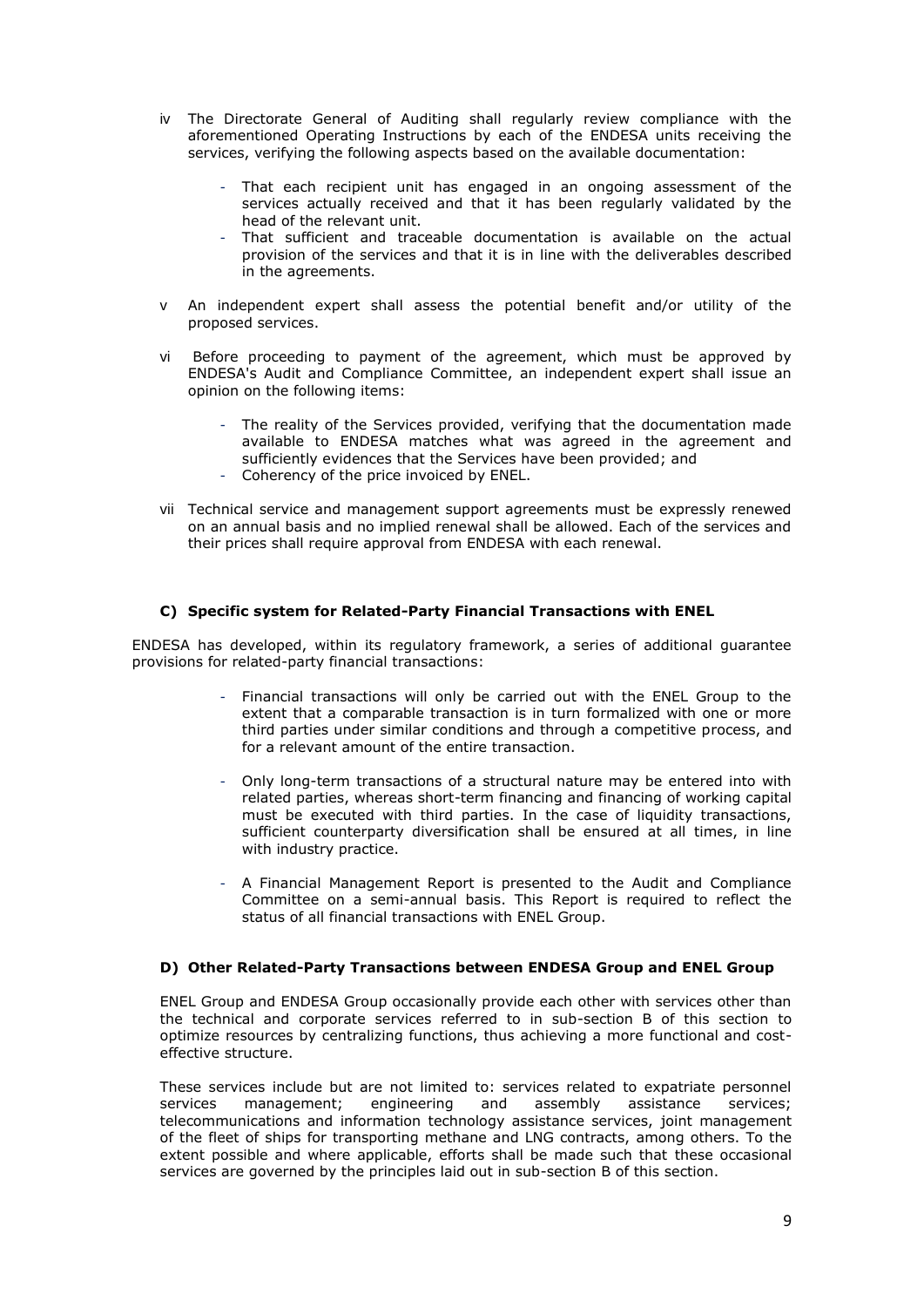All transactions between the ENDESA Group and the ENEL Group are carried out in accordance with the usual terms and conditions for this type of transaction in the market according to criteria verified by experts independent from ENDESA and ENEL.

#### **E) ENDESA's regulatory framework for related-party transactions**

ENDESA has a comprehensive regulatory framework which defines the system governing authorization and transparency for related-party transactions:

REGULATIONS ON RELATED-PARTY TRANSACTIONS:

The Regulation contains the directives designed to guarantee that, with regard to transactions subject to a conflict of interests between ENDESA and its Directors, shareholders holding more than a ten percent share or more of the voting rights (or who are represented on the Board of Directors), and Senior Managers, as well as transactions with other parties related to Endesa, they are undertaken in compliance with the applicable regulations.

#### - OPERATIONAL PROCEDURES FOR RELATED-PARTY TRANSACTIONS:

This details the directives contained in the Regulations on Related-Party Transactions, regulates the approval, publication and registration of related-party transactions and defines the operation, functions and responsibilities of the system for requesting, approving, publishing and supervising related-party transactions in general.

- OPERATIONAL INSTRUCTIONS FOR TECHNICAL SERVICE AND MANAGEMENT SUPPORT:

Regulates the procedure for internal approval and control of contracts for Technical Service and Management Support provided by the majority shareholder and that enable the assessment of the services received and control of the support documents.

PROCEDURES FOR RELATED-PARTY TRANSACTIONS

Procedure that regulates the procedure for internal approval and control of contracts for related-party transactions provided by the ENEL Group and that enable the assessment of the services received and control of the support documents.

#### GLOBAL CORPORATE GOVERNANCE DIRECTIVES

In accordance with international corporate governance best practices, the ENEL Group, with the participation of Endesa, created a working party consisting of international experts, to establish homogeneous rules and regulations with regard to conflicts of interest and related-party transactions and which concluded with the publishing of a document entitled "Corporate Governance Directives for the ENEL Group".

The Guidelines are based on the following general principles:

- Adequate protection of the Corporate Interests of each Subsidiary, fair treatment of the Group's public and private Stakeholders and equitable distribution of the benefits and costs derived from membership in the ENEL Group.
- Commitment to identifying, avoiding and adequately resolving potential Conflicts of Interest that may arise between ENEL Group companies, and between ENEL Group companies and their respective Directors and other related parties.
- ✓ Commitment to establishing an Information Flow system within the ENEL Group in accordance with the restrictions imposed by applicable regulations.
- Development of systems that enable the governing bodies to monitor risks, specifically those arising from conflicts of interest.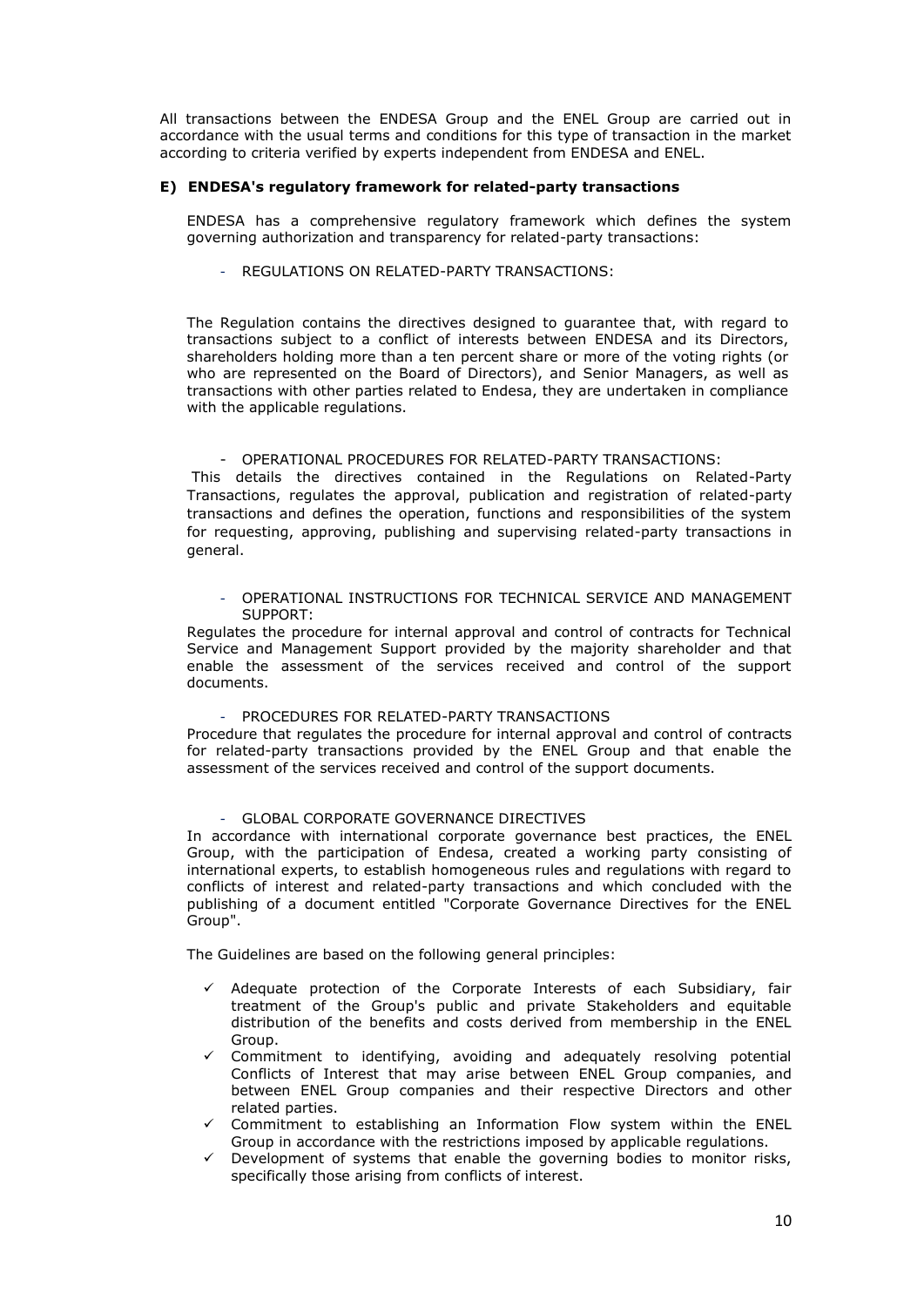The Corporate Governance Manual, which recognizes the advantages generated by ENEL's coordination of the strategies and plans of the ENEL Group, ensures the required respect for the legal independence of ENEL's Subsidiaries, within a framework designed to adequately protect the Corporate Interests of each of the Subsidiaries. The foregoing is with special regard to Related-Party Transactions and Conflicts of Interest.

## **VII. Conflicts of interest between ENDESA Group and ENEL Group**

As relates to the activities carried out by ENDESA Group and ENEL Group, in general, the possibility of a conflict of interest is practically non-existent, as the ENDESA Group companies primarily carry out their activities and operations in the Iberian Peninsula, and it is precisely through ENDESA and its Subsidiaries that ENEL Group operates in this geographical area.

As regards related-party transactions, in addition to strict compliance with the formal and material guarantees under Spanish law, ENDESA believes that it has suitable internal regulations, as referenced herein, to protect ENDESA's corporate interests.

# **VIII. Information Reporting**

ENDESA Group and ENEL Group exchange information both to fulfill their legal obligations as well as to ensure the mutual sharing of benefits and synergies, provided such communication is not contrary to applicable regulations, in particular those relating to corporate law, stock market regulations and regulations on market abuse.

In particular, and with a view to facilitating ENEL's compliance with its legal obligations as well as coordination of the strategies and plans across the Group, ENDESA provides ENEL with information that enables ENEL to plan, coordinate and monitor activities at the Group level; to audit and monitor risks faced by the ENEL Group; and to consolidate its financial statements, in addition to fulfilling its obligations as head of the tax group, among others.

Additionally, beyond the scope of the relationship between ENEL and ENDESA, i.e. within a relationship of ENDESA with ENEL not as a shareholder of the company but as a third party providing certain services thereto, ENDESA Group may communicate insider information to ENEL Group by virtue of certain agreements provided that (i) it is necessary for execution of the relevant agreement and (ii) the confidentiality commitments contained in the agreement are fulfilled.

In particular, these agreements shall establish a duty of confidentiality with respect to the information provided, with the same scope and same measures with which the party receiving it protects its own confidential information. For these purposes, a provision shall be established stating that the parties may not disclose information received to third parties, other than to entities within their Group, without the prior written consent of the other party.

The Shareholder-Appointed Directors of ENDESA appointed at the request of ENEL, just like any other Board members, have a duty to request, and the right to gather, all information from the Company which may be appropriate or necessary in order to perform their duties and properly prepare the meetings of the Board and of any corporate body of which they are a member.

In accordance with the Board of Directors Regulation and legal provisions in force, each Director shall act as a loyal representative in performing their duties, acting in good faith and in the best interests of the Company, interpreted with full independence, and shall ensure at all the times that the interests of the shareholders as a whole are best defended and protected.

# **IX. Statutory Auditor**

In order to strengthen the statutory auditor's independence and to avoid conflicts of interest, ENDESA has established specific procedures in relation to selection of the statutory auditor and to the provision of non-audit services.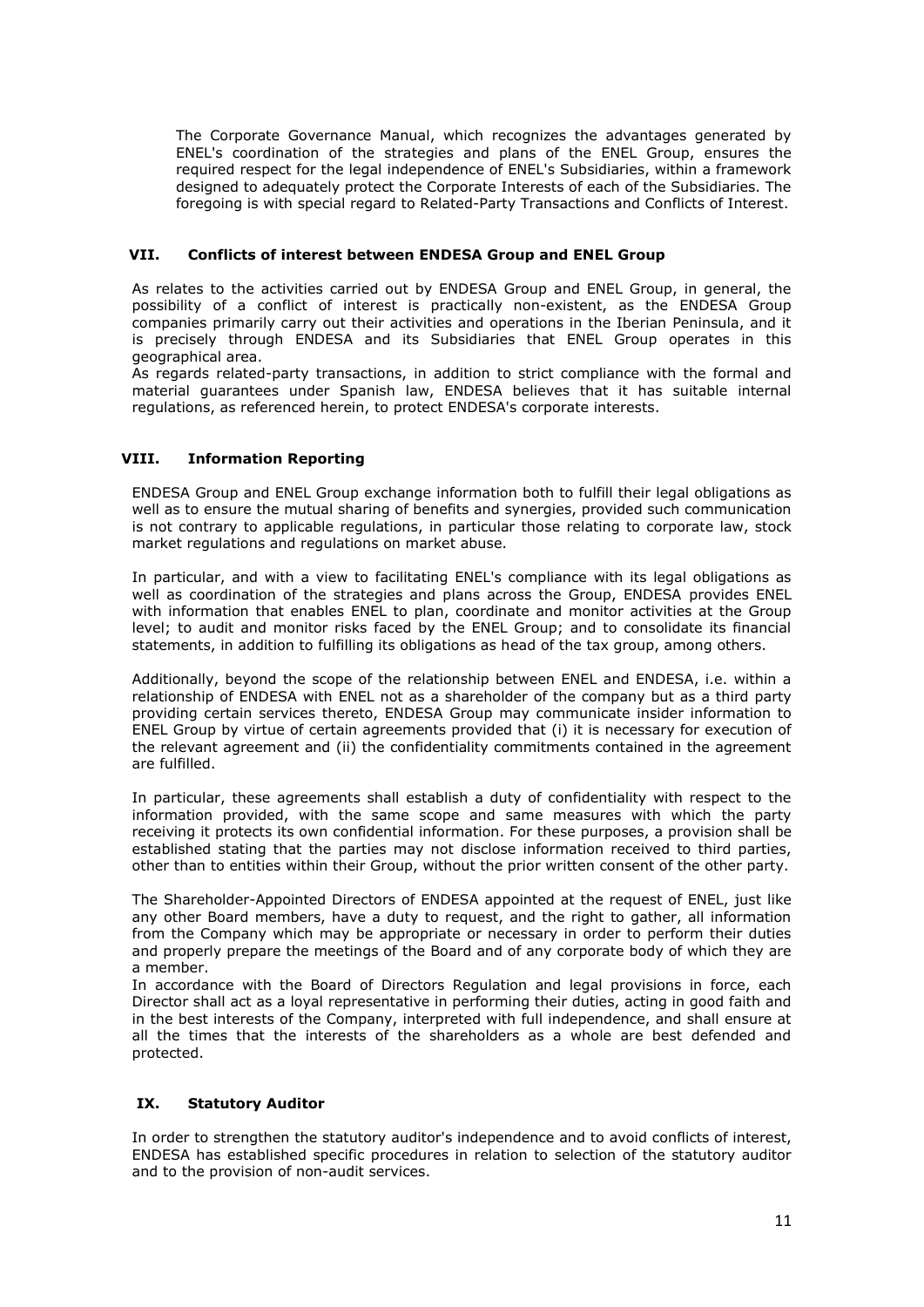Regarding the selection of ENDESA's statutory auditor, the regulations governing the statutory auditor selection process for public interest companies do not contain any specific provisions applicable to groups comprised of several public interest companies located in different Member States.

In this regard, ENDESA and ENEL shall implement their auditor selection processes separately and independently. In the case of ENDESA, the Audit and Compliance Committee, with decision-making autonomy and independence, is solely responsible for the ENDESA's Statutory Auditor selection process. This responsibility may not be delegated to any ENEL body. Once the auditor selection process has been completed, ENDESA's Audit and Compliance Committee will issue a reasoned recommendation to ENDESA's Board of Directors.

The amount or structure of the fees received from the audited company may threaten the independence of the statutory auditor or audit firm. The provision of non-audit services is governed by Article 5 of Regulation (EU) No. 537/2014, of the European Parliament and of the Council of 16 April 2014, on specific requirements regarding statutory audit of publicinterest entities. In addition, Law 22/2015, of 20 July, on Statutory Auditing, provides that the duties attributed to the Audit Committee in this regard are established as a kind of preventive safeguard that does not exempt the statutory auditor from complying with the duty of independence, nor does it condition or exclude the supervisory powers attributed to the Spanish Institute of Accounting and Auditing in this regard. As such, the statutory auditor shall establish the necessary procedures to detect, identify and assess threats to its independence and, if significant, shall apply adequate and sufficient safeguards to eliminate or reduce such threats to an acceptably low level that does not compromise its independence.

ENDESA's Audit and Compliance Committee, on 23 July 2018, approved a "Policy for the Provision of Non-Audit Services and Relations with the Statutory Auditor," which establishes the procedures for authorization by the Audit and Compliance Committee of the provision of non-audit services by the statutory auditor, and which governs the relations of the Audit and Compliance Committee with the statutory auditor to receive information on any matter or question that may pose a threat to the auditor's independence. This Policy applies to ENDESA and the companies of the ENDESA Group.

On 20 November 2017, ENEL's *Collegio Sindacale* (Audit Committee) approved a Procedure for authorizing non-audit services within ENEL Group. The procedure provides that, in the case of listed Subsidiaries of the ENEL Group, other than ENEL, the Audit Committee of each listed Company shall be responsible for authorizing the provision of non-audit services to itself and its subsidiaries. Additionally, each of the listed companies of the ENEL Group shall report any authorized non-audit services to ENEL's *Collegio Sindacale* on a semi-annual basis, for the purposes of global oversight at the ENEL Group level, and to ensure the auditor's independence.

The doctrine of the Spanish Institute of Accounting and Statutory Auditing (ICAC), developed through the resolution of inquiries, provides that, to ensure the auditor's independence, the Audit Committee of the audited company must authorize the non-audit services provided by the auditor to the parent company of the audited company. In other words, according to the responses provided to these inquiries, any additional services to be provided by the auditor to the parent company ENEL will require authorization from ENDESA's Audit and Compliance Committee.

In light of the foregoing, in accordance with the Spanish Capital Corporations Law, which establishes the Audit Committee duty to receive and review information from the external auditor on matters that could pose a threat to its independence; in accordance with the Spanish Statutory Auditing Law, which provides that the statutory auditor shall establish the necessary procedures to detect, identify and assess threats to their independence; in accordance with Italian law, which grants to the *Collegio Sindacale*, an autonomous and independent body, powers similar to those of the audit committee under Spanish law; considering that the statutory auditors of ENDESA and ENEL are members of the same network; and for the purpose of ensuring that ENDESA's Audit and Compliance Committee is aware of any non-audit services provided by its statutory auditor or by members of its network to the parent company ENEL such that it can confirm the independence of its statutory auditor, ENDESA's Audit and Compliance Committee, as relates to the services